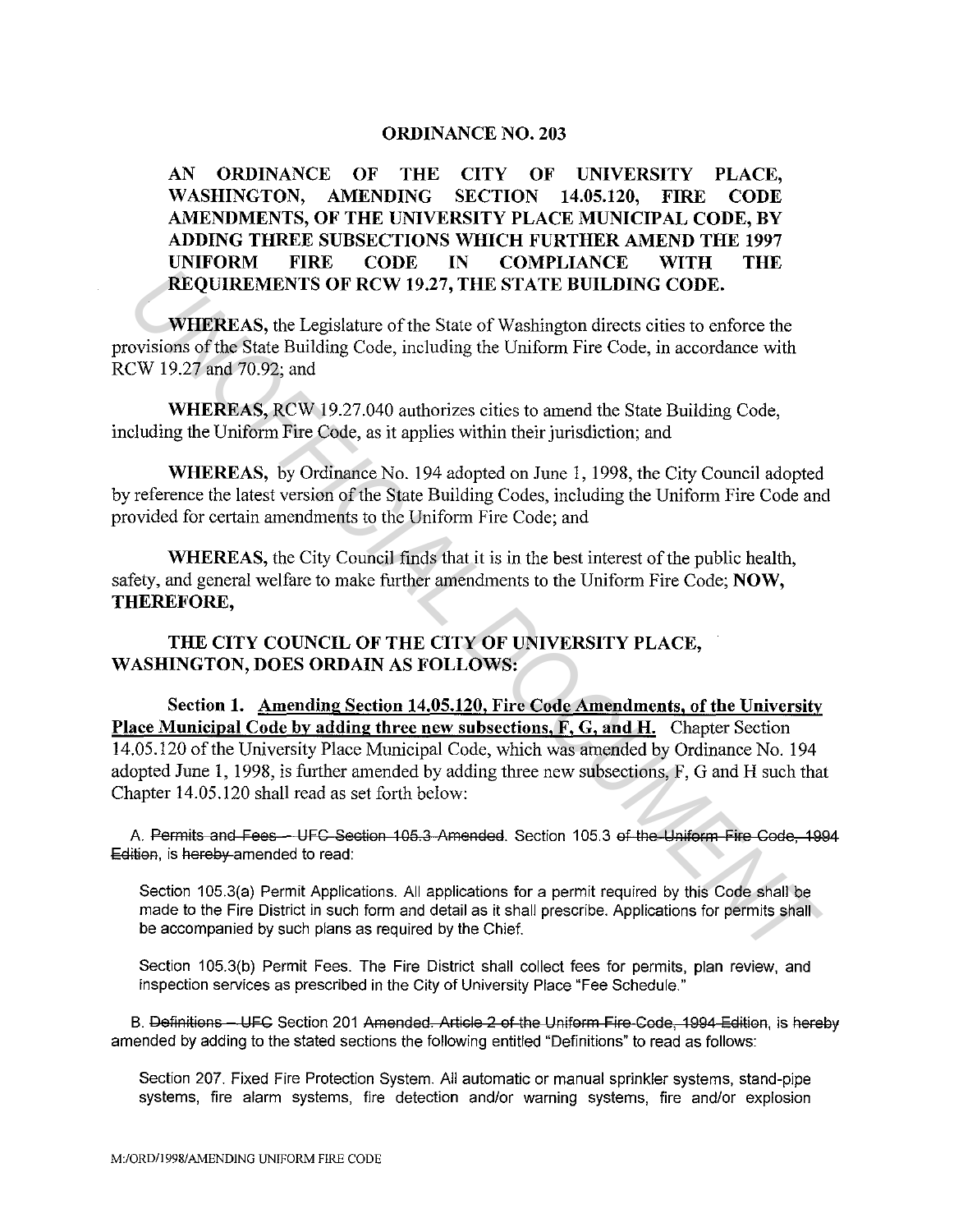suppressions systems, fire alarm signaling systems or other equipment or devices that are intended to detect, control or extinguish a fire or explosion that are built-in or affixed to the premises they protect.

C. Section 901.4.3 is amended to read:

901.4.3 Fire-protection equipment and fire hydrants. Fire-protection equipment and fire hydrants shall be clearly identified in an approved manner to prevent obstruction by parking and other obstructions. A minimum unobstructed distance of 15 feet on both sides of a fire hydrant along the access roadway shall be maintained. See section 901.7 for fire lane marking.

D. A new section 901.7 is added reading:

901.7 Fire Lane Marking. When, in the opinion of the chief, it is probable that the width of an access road may be diminished or access to Fire-Protection equipment or fire hydrants may be obstructed, the chief may require the marking of fire lanes to include signs posted at appropriate locations.

Marking of access roads shall be painted with international red colored paint.

Fire Lanes shall be identified by a 8 inch wide line and block letters 4 inches high painted in the lane, at 30 feet, or such other intervals which the Chief determines to be reasonable, stating "Emergency Vehicles Only-No Parking". Signs shall be posted on or immediately next to the curb line, or on the building. Signs shall be 12" x 18" and shall have letters and background of contrasting colors, readily legible from at least a 50 foot distance. Signs shall be posted at a minimum no further than 50 feet apart, unless a greater distance is deemed reasonable by the Chief, nor shall they be more than 4 feet from the ground unless a greater height is determined necessarv by the Chief. <u>Union of the state of the state of the state of the state of the state of the state of the state of the state of the state of the state of the state of the state of the state of the state of the state of the state of the</u>

E. A new paragraph is added to section 902.2.4.1 reading:

Construction and maintenance of Emergency Vehicle Access (EV) shall be in accordance with University Place Municipal Code section 13.15.560.

C.Fire Department Access - UFC Section 902 Amended. Article 2 of the Uniform Fire Code, 1994 Edition, is hereby amended to read as fol-lows:

Section 902 - Fire Department Access.

902.1 General. F'ire department access roads on private property shall be provided and maintained in accordance with Sections 901 and 902.

902.2 Fire Apparatus Access Roads.

902.2.1 Required Access. Fire apparatus access roads shall be provided in accordance with Sections 901 and 902.2 for every facility, building or portion of a building hereafter con-structed or moved into or within the jurisdic-tion when any portion of the facility or any portion of an exterior wall of the first story of the building is located more than 150 feet from fire apparatus access as measured by an approved route around the exterior of the building or facility. See also Section 902.3 for personnel access to buildings.

## EXCEPTIONS:

1. When buildings are completely protected with an approved automatic fire sprinkler sys-tem, the provisions of Section 902.2.1 and 902.2.2 may be modified by the Chief.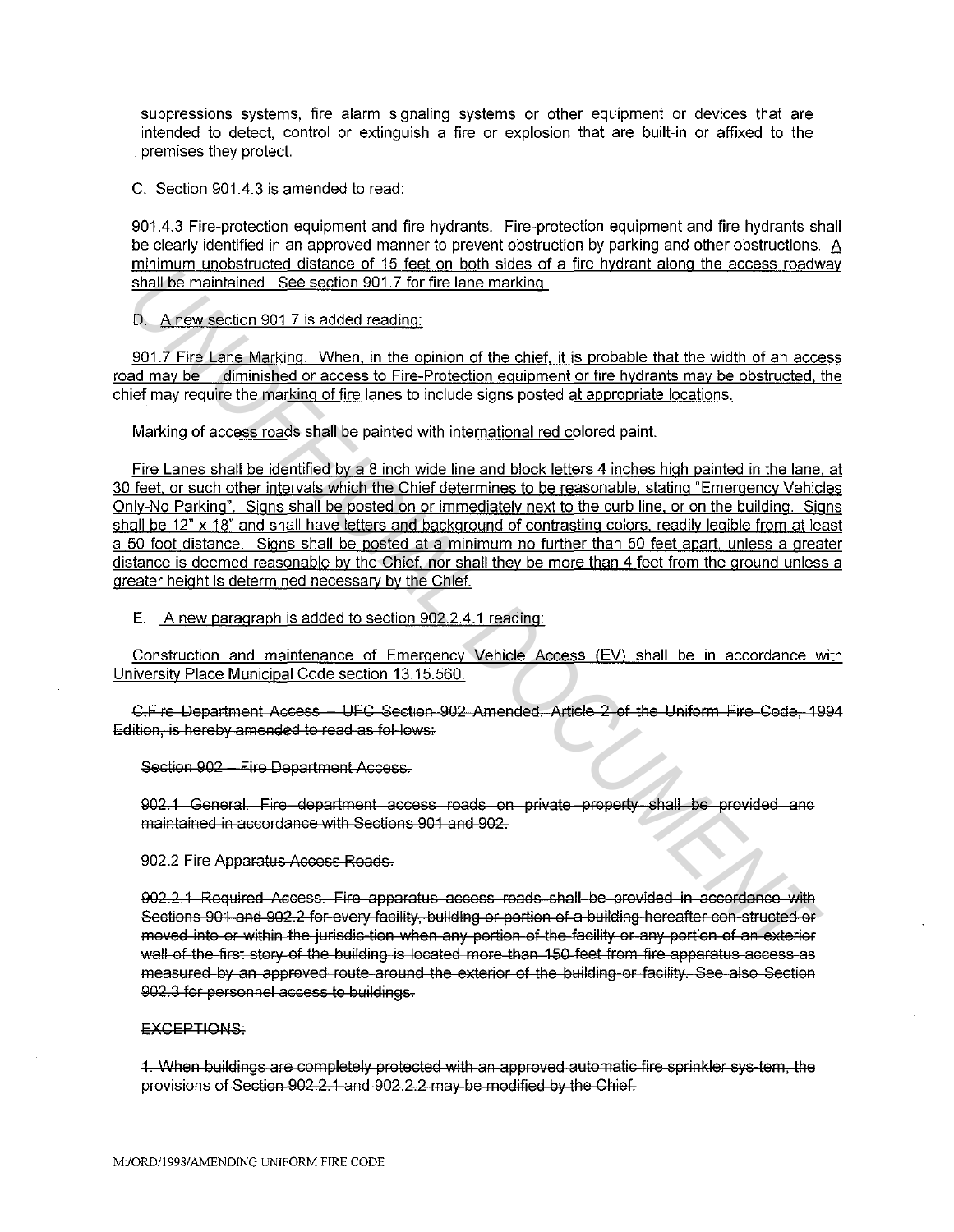2. When access roads cannot be installed due to location on property, topography, water-ways, nonnegotiable grades or other similar conditions, the Chief is authorized to require additional fire protection as specified in Section 1001.9.

3. When there are not more than two Group R. Division 3 or U Occupancies, the require-ments of Sections 902.2.1 and 902.2.2 may be modified by the Chief. More than one fire apparatus road shall be provided when it is determined by the Chief that access by a sin-gle-road might be impaired by vehicle conges-tion, condition of terrain, climatic conditions or other factors that could limit access.

For high-piled combustible storage, see Sec-tion 8102.5.1.

For required access during construction, alter-ation or demolition of a building, see Section 8704.2.

902.2.2 Specifications.

902.2.2.1 Dimensions. Fire apparatus access roads shall have an unobstructed width of not less than 20 feet and an unobstructed vertical clearance of not less than 13 feet 6 inches.

EXCEPTION: Vertical clearance may be reduced, provided such reduction does not impair access by fire apparatus and approved signs are installed and maintained indicating the established vertical clearance when approved by the Chief.

Vertical clearances or widths shall be increased when, in the opinion of the Chief, vertical clearances or widths are not adequate to provide fire apparatus access.

902.2.2.2 Surface. Fire apparatus access roads shall be designed and maintained to support the imposed loads of fire apparatus and shall be provided with a surface so as to provide all weather driving-capabilities.

902.2.2.3 Turning Radius. The turning radius of a fire apparatus access road shall be as approved by the Chief.

902.2.2.4 Dead-ends. Dead-end fire apparatus access roads in excess of 150 feet in length shall be provided with approved provisions for the turning around of fire apparatus.

902.2.2.5 Bridges. When a bridge is required to be used as part of a fire apparatus access road, it shall be constructed and maintained in accordance with nationally recognized stan-dards. See Article 90, Standard a.1.1. The bridge shall be designed for a live load suffi-cient to carry the imposed loads of fire appara-tus.

Vehicle load limits shall be posted at both entrances to bridges when required by the Chief.

902.2.2.6 Grade. The gradient for a fire appa-ratus access road shall not exceed the maxi-mum approved by the Chief.

902.2.3 Marking. See Section 901.4.

902.2.4 Obstruction and Control of Fire Appa-ratus Access.

902.2.4.1 General. The required width of a fire apparatus access road shall not be obstructed in any manner, including parking of vehicles. The minimum required widths and clearances established under Section 902.2.2.1 shall be maintained at all times.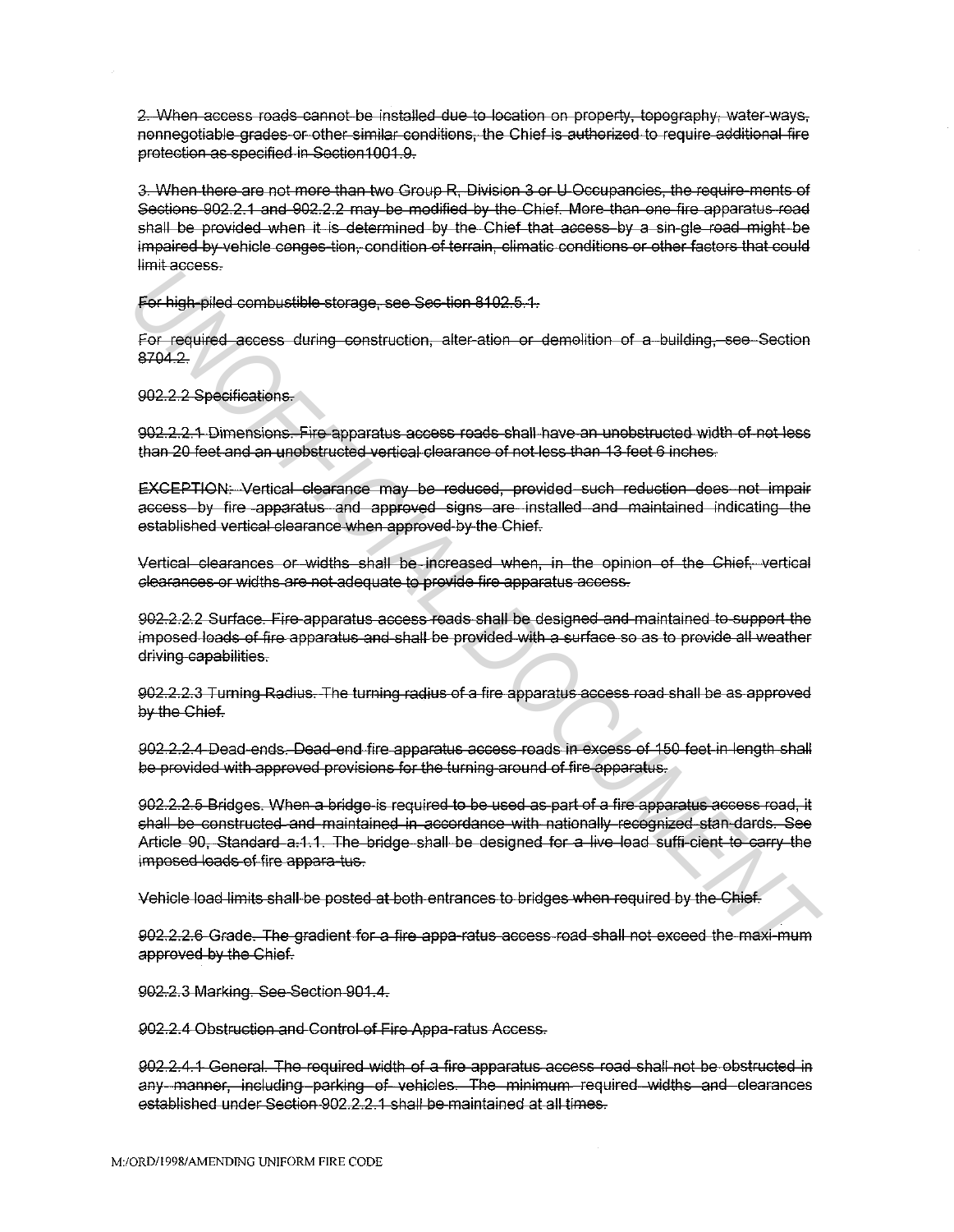Entrances to roads, trails or other access ways which have been closed with gates and barri-ers in accordance with Section  $902.24.2$  shall not be obstructed by parked vehicles-

E.Fire Extinguishing Systems - UFC Section 1003.2.8 Amended. Section 1003.2.8 of the Uni-form Fire Code. 1994 Edition. is hereby amended to read as follows:

1003.2.8 Group R. Division 1 Occupancies. An automatic sprinkler system shall be installed throughout all Group R. Division 1 occupancies having three or more stories in height or containing five or more dwelling units, every congregate residence three or more stories in height or having an occupant load of 10 or more, and every hotel three or more stories in height or containing 10 or more quest rooms. Residential or quick response standard sprinklers shall be used in the dwelling units and quest room portions of the building. Area separation walls as noted in Section 504.6 of the Uniform Building Code shall be not considered a separate building to enable the deletion of the required sprinkler system.

F-Standpipes Required. Section 1004.2 of the Uniform Fire Code is hereby amended to read as follows:

1004.2 Required Installations. Standpipe systems shall be provided as set forth in Table 1004-A. In lieu of Class II standpipes, the Fire Chief or his designee may, in writing, require the use of Class I standpipes. The size, number of outlets, and location of piping and fittings shall be approved by the Fire Chief or her/his designee.

G F. False Alarms - Standby Personnel - UFC Section 1007,1.4 Amended. Section 1007,1.4 of the Uniform Fire Code, 1994 Edition, is hereby amended to read as follows: Section 1001.5.3.1 is amended by the addition of the following paragraphs:

4007.1.4 Problematic systems and systems out of service.

(a) In the event of temporary failure of a required fire alarm system, the Chief may order the building owner or occupant to provide standby personnel as defined by Section 2501.19 until the system is restored in an approved manner.

 $\leftrightarrow$  In the event of more than two false alarms in any 90-day period the Chief may charge a fee for fire department response as specified in the City of University Place Fee Schedule as the City Council may set either by Ordinance or by Resolution.

EXCEPTION: False alarms resulting from the failure of a fire alarm service technician notifying the central proprietary or remote monitoring station shall be billed at the rate specified in the City of University Place "Fee Schedule".

(e) For the purpose of this section, a false alarm shall be defined as any unintentional activation of the fire alarm or detection system which is the result of improper installation, maintenance or use of that system.

(d) Fire alarm system control units shall be provided with an approved sign indicating such fees will be imposed.

H. G. Group R, Division 1 Occupancies - UFC-Section 1007.2.9.1.1 Amended. Section 1007.2.9.1.1 of the Uniform Fire Code, 1994 Edition, is hereby amended to read as follows:

1007.2.9.1.1 General. Group R, Division 1 Occupancies shall be provided with an approved manual and automatic fire alarm systems in apartment houses that are three stories or more in height or two or more stories in height with a basement or containing five or more dwelling units, and every hotel (motel) three or more stories in height or containing 12 or more quest rooms and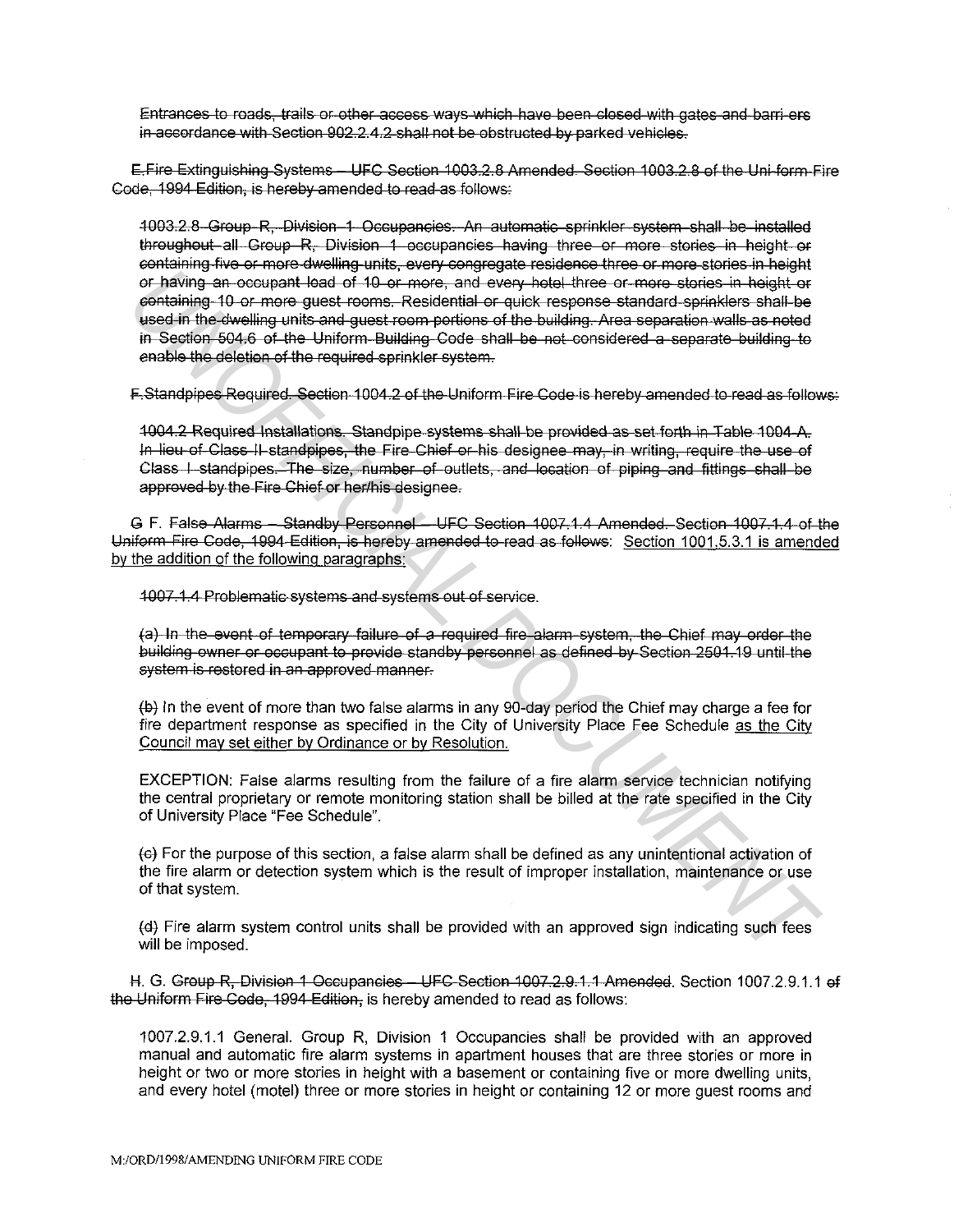in congregate residences three or more stories in height or having an occupant load of 20 or more. A fire alarm and communication system shall be provided in Group R, Division 1 Occupancies located in a high-rise building.

For the purpose of this section, area separation walls shall not define separate buildings.

## EXCEPTIONS:

1. A fire alarm system need not be installed in buildings not over two stories in height when all individual dwelling units and contiguous attic and crawl spaces are separated from each other and from the public or common areas by at least one- hour fire-resistive occupancy separations and each individual dwelling unit or guest room has an exit direct to a public way, exit court or yard, exterior stairway or exterior balcony. **1. A frie eiter may externo means they are the limitation buildings not over two stories in height when all<br>
individual dwelling units and continuous attic and crawl spaces are separated from each other and<br>
from the publ** 

2. A separate fire alarm system need not be installed in buildings which are protected throughout by an approved supervised sprinkler system installed in accordance with U.B.C. Standard No. 38- 1 and having a local alarm to notify all occupants.

I. H. Hazardous Materials Management Plan - UFC Section 8001.3.2 Amended. Subsection 8001.3.2 EXCEPTION is hereby amended to read as follows: is amended by the addition of the following exception:

EXCEPTION: When an HMMP is required, the fire chief may accept the applicant report(s) used for compliance with requirements of 40 CRF "Hazardous Chemical Reporting and Community Right-to-Know Regulations" under Title Ill of the Superfund Amendments and Reauthorization Act of 1986 (SARA).

**Section 2.** Severability If any section, sentence, clause or phrase of this Chapter shall be held to be invalid or unconstitutional by a court of competent jurisdiction, such invalidity or unconstitutionality shall not affect the validity or constitutionality of any other section, sentence, clause or phrase of this Title.

**Section 3.** Publication and Effective Date. A summary of this ordinance consisting of its title shall be published in the official newspaper of the city. This ordinance shall be effective five days after publication.

## PASSED BY THE CITY COUNCIL ON SEPTEMBER 14, 1998.

 $\frac{D_{\rm e}H}{\rm Deb}$ De <u>Phie Klosowski</u>

*ATTEST:* 

£'124' <sup>&</sup>lt;

Susan Matthew, City Clerk